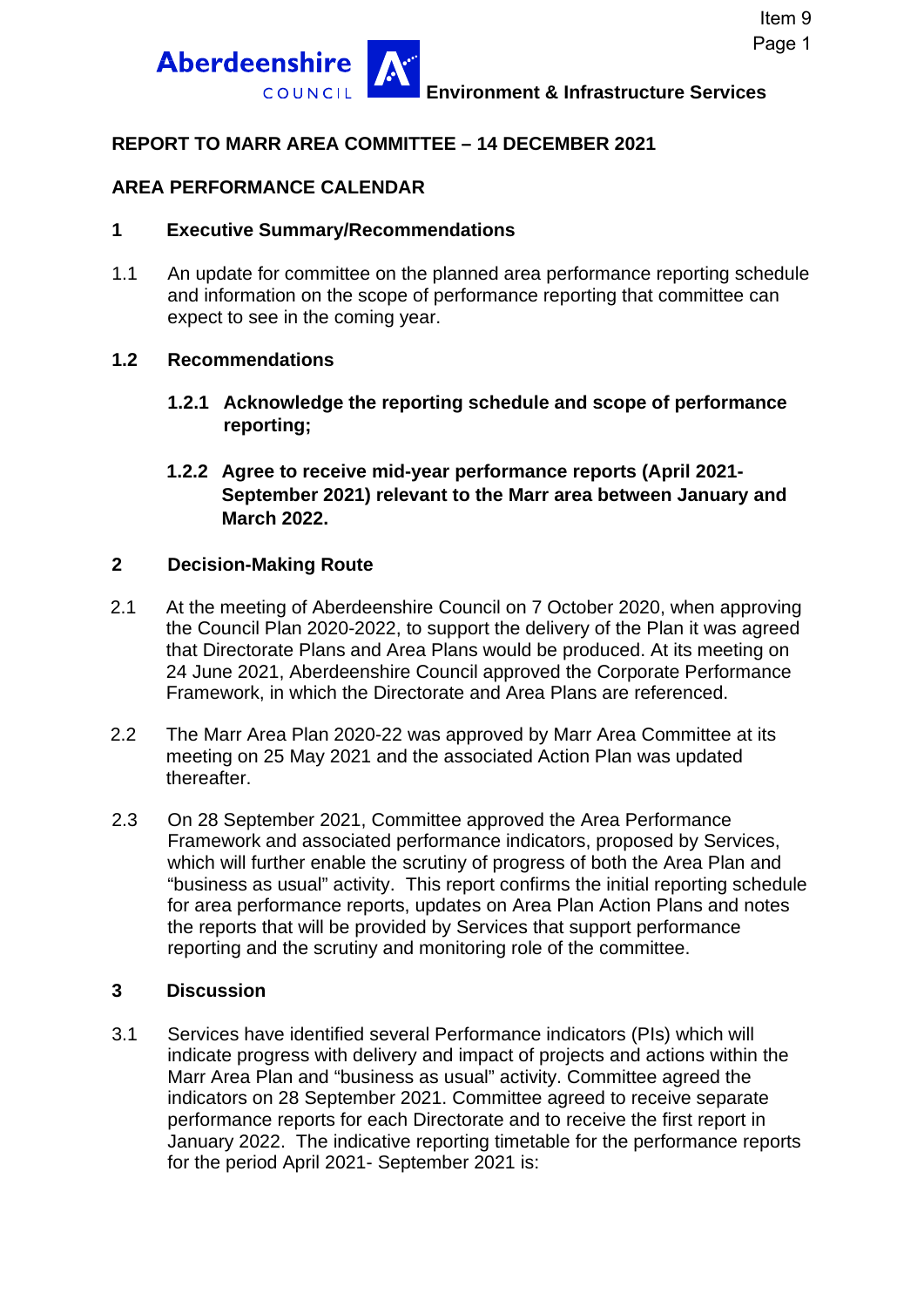| <b>Directorate/Report</b>                                         | <b>Indicative Area Committee</b><br><b>Date</b> |
|-------------------------------------------------------------------|-------------------------------------------------|
| Area Plan Update report                                           | 25 January 2022                                 |
| <b>Business Services Area Performance</b><br>Report               | 25 January 2022                                 |
| Education & Children's Services Area<br><b>Performance Report</b> | 15 February 2022                                |
| Environment & Infrastructure Services<br>Area Performance Report  | 8 March 2022                                    |

- 3.2 The Committee's engagement and sessions with the Directorate Leadership Teams are an essential component of performance management and reporting. All the Directors will be attending informal sessions with the Committee following the consideration of performance reports at Committee. The dates for these sessions will be agreed in due course.
- 3.3 Committee will understand that the scrutiny of performance is not limited only to the performance indicators agreed on 28 September 2021. The Committee's role in relation to performance management, scrutiny, monitoring, and improvement is broad. Committee receives a variety of reports throughout the year that detail how Services are performing in terms of service delivery. A calendar of reports that are considered by Committee on a regular basis is attached as Appendix 1. It is not necessarily an exhaustive list but an indication of the variety of reports available to aid and enhance performance reporting. Annually Committee will also consider an annual scrutiny update which will confirm the performance reports considered in the previous financial year.
- 3.4 A mid-year update (April 2021- September 2021) on progress made in relation to projects/actions within the Marr Area Plan 2020-2022 will also be presented to Marr Area Committee in January.

# **4 Council Priorities, Implications and Risk**

- 4.1 This report supports the delivery of the three Pillars, the six Strategic Priorities and the key principles; right people, right place, right time; responsible finances; climate and sustainability; Community Planning Partnership Local Outcome Improvement Plans; human rights and public protection; tackling poverty and inequalities; digital infrastructure and economy.
- 4.2 The table below shows whether risks and implications apply if the recommendation(s) is(are) agreed.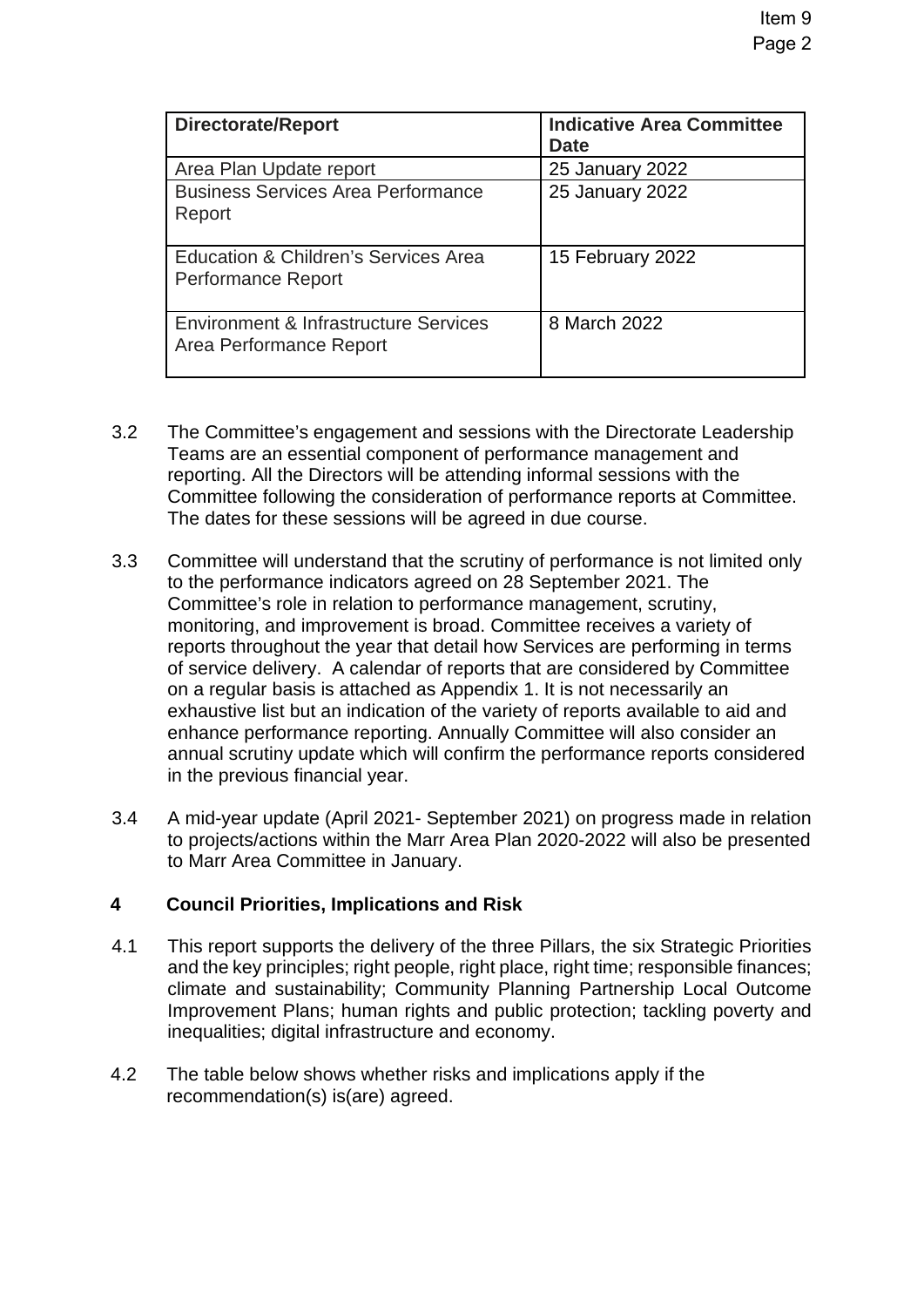| <b>Subject</b>                                             | <b>Yes</b> | <b>No</b> | N/A                       |
|------------------------------------------------------------|------------|-----------|---------------------------|
| Financial                                                  | X          |           |                           |
| <b>Staffing</b>                                            | X          |           |                           |
| <b>Equalities and Fairer Duty</b><br>Scotland              |            |           | $\boldsymbol{\mathsf{X}}$ |
| Children and Young People's<br><b>Rights and Wellbeing</b> |            |           | $\boldsymbol{X}$          |
| Climate Change and<br>Sustainability                       |            |           | X                         |
| <b>Health and Wellbeing</b>                                |            |           | X                         |
| <b>Town Centre First</b>                                   |            |           | Χ                         |

- 4.3 The financial and staffing implications of the Area Performance Framework will be managed within approved service budgets.
- 4.4 The screening section as part of Stage One of the Integrated Impact Assessment process has not identified the requirement for any further detailed assessments to be undertaken. This report is a high-level planning document and does not have any differential impact on any of the protected characteristics. Any service changes made as a result of this plan will be subject to separate reporting and integrated impact assessments carried out as appropriate.
- 4.5 No risks have been identified as relevant to this matter on a Corporate or Directorate Level. The registers can be viewed on the council's website - [Corporate Risk Register\\_2021 \(aberdeenshire.gov.uk\)](https://www.aberdeenshire.gov.uk/media/26308/corporaterisks.pdf) and [Business Services](https://www.aberdeenshire.gov.uk/media/26309/directoraterisks.pdf)  [Directorate Risk Register \(aberdeenshire.gov.uk\)](https://www.aberdeenshire.gov.uk/media/26309/directoraterisks.pdf)

### **5 Scheme of Governance**

- 5.1 The Head of Finance and Monitoring Officer within Business Services have been consulted in the preparation of this report and are satisfied that the report complies with the [Scheme of Governance](https://www.aberdeenshire.gov.uk/council-and-democracy/scheme-of-governance/) and relevant legislation.
- 5.2 The Committee is able to consider and approve this item in terms of Section B.1.1 of the List of Committee Powers in Part 2A of the Scheme of Governance it may determine any matter that is specific to their Area not otherwise properly delegated to any other Committee.

# **Alan Wood Director of Environment & Infrastructure Services**

Report prepared by: - Janelle Clark, Marr Area Manager Date 23 November 2021